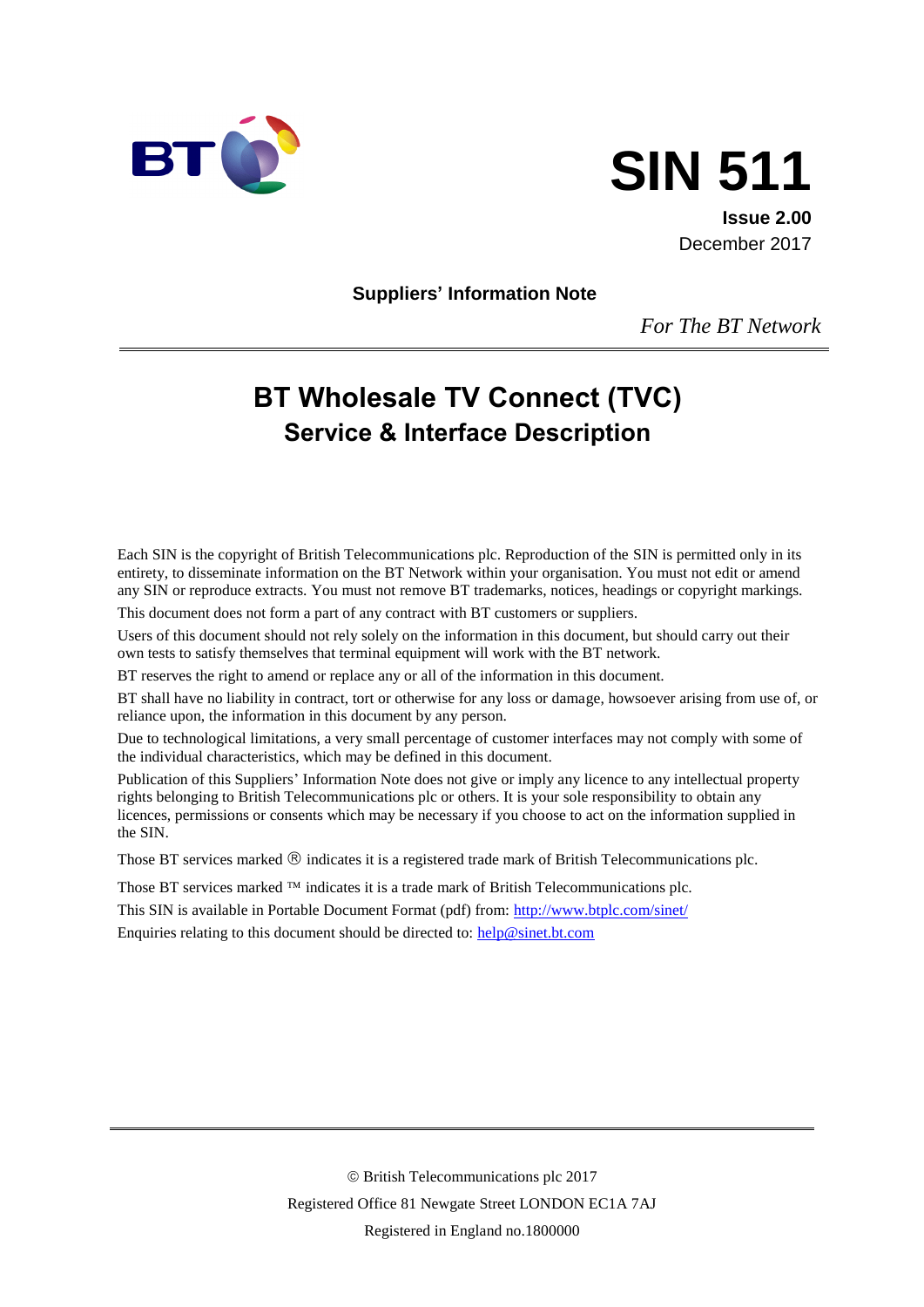# **CONTENTS**

| 1.            |                                                                                            |  |
|---------------|--------------------------------------------------------------------------------------------|--|
| 2.            |                                                                                            |  |
| 2.1           |                                                                                            |  |
|               | 2.1.1<br>2.1.2                                                                             |  |
|               | 2.1.3                                                                                      |  |
| $2.2^{\circ}$ |                                                                                            |  |
| 2.3           |                                                                                            |  |
|               | 2.3.1                                                                                      |  |
|               | End-To-End Service Flow Example (Fibre access, FTTC and FTTP via Openreach GEA) 9<br>2.3.2 |  |
|               | 2.3.3                                                                                      |  |
| 3.            |                                                                                            |  |
| 3.1           |                                                                                            |  |
| 4.            |                                                                                            |  |
| 4.1           |                                                                                            |  |
| 4.2           |                                                                                            |  |
| 4.3           |                                                                                            |  |
| 4.4           |                                                                                            |  |
| 5.            | TV CONNECT CUSTOMER PREMISES EQUIPMENT (CPE) IGMP REQUIREMENTS  14                         |  |
| 5.1           |                                                                                            |  |
| 5.2           |                                                                                            |  |
| 5.3           |                                                                                            |  |
|               | 5.3.1                                                                                      |  |
|               | 5.3.2                                                                                      |  |
|               | 5.3.3                                                                                      |  |
| 6.            |                                                                                            |  |
| 7.            |                                                                                            |  |
| 8.            |                                                                                            |  |
| 9.            |                                                                                            |  |
| 10.           |                                                                                            |  |

#### **FIGURES**

| FIGURE 1 BT TV CONNECT SERVICE ARCHITECTURE                                                              |    |
|----------------------------------------------------------------------------------------------------------|----|
| FIGURE 2 ISP CONNECTIVITY OPTIONS                                                                        | 5  |
| FIGURE 3 OVERVIEW OF NETWORK INFRASTRUCTURE                                                              | 8  |
| FIGURE 4 END TO END FLOWS FOR AN END USER CONNECTED VIA FIBRE, FTTC AND FTTP VIA OPENREACH<br><b>GEA</b> | 9  |
| FIGURE 5 END TO END FLOWS FOR AN END USER WITH COPPER ACCESS CONNECTED TO AN MSAN                        | 10 |
| FIGURE 6 TV CONNECT IGMP FLOWS                                                                           | 14 |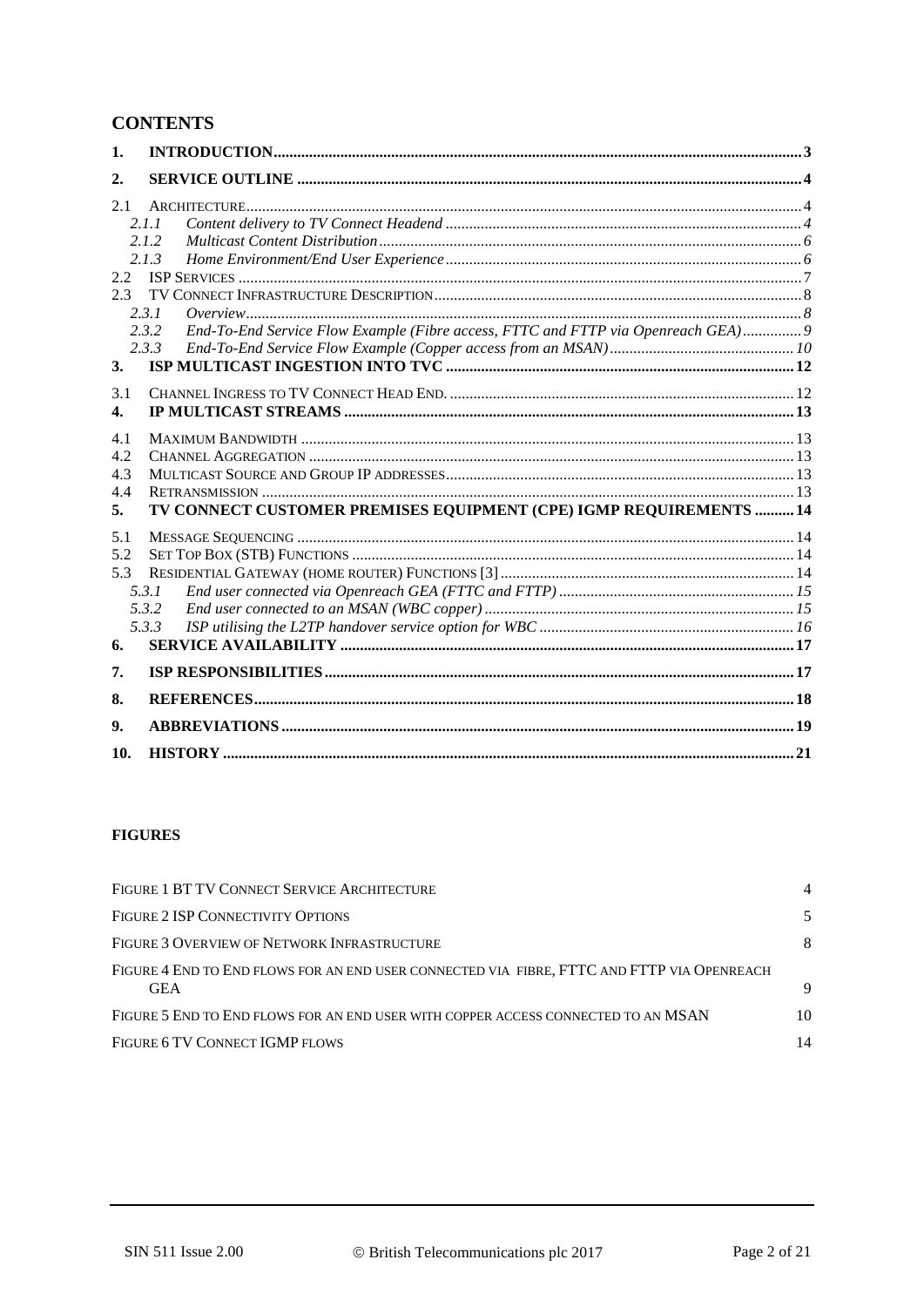## **1. Introduction**

This Supplier's Information Note (SIN) 511 provides service description information for customers of the BT Wholesale TV Connect (TVC) family of products. TVC delivers broadcast quality TV over BT Wholesale's dedicated broadband network.

TVC enables ISPs to deliver reliable and cost effective TV services to their end users across the breadth of the BT 21CN broadband network making TV Connect a viable alternative to traditional Satellite and DTT signal transmission. This coverage is achieved through our state of the art, multicast enabled IP based network.

It should be noted that the information contained within this SIN might be subject to change due to either the results of BT testing or feedback from trial participants. Please check with the http://www.btplc.com/sinet/ site to ensure you have the latest version of this document.

Numbers in square brackets [ ] denote further references, as listed in Section [8.](#page-17-0)

Further information about the commercial aspects of TV Connect can be obtained by contacting your Account Manager or Customer Relationship Manager.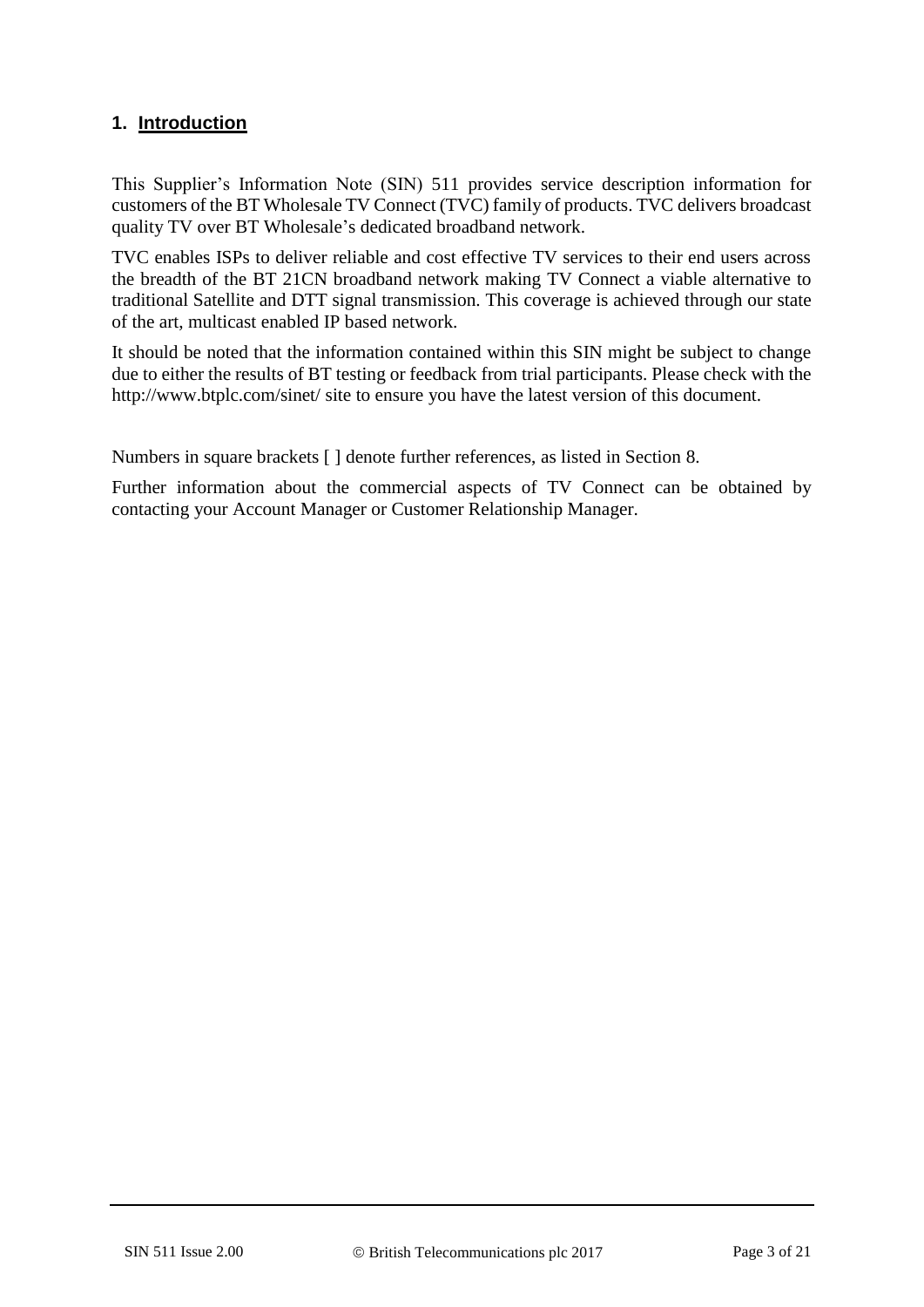# **2. Service Outline**

### **2.1 Architecture**



**Figure 1 BT TV Connect Service Architecture**

<span id="page-3-0"></span>The TV Connect Service Architecture is indicated in [Figure 1.](#page-3-0) The TV Connect service is built on top of the underlying Wholesale Broadband Connect (WBC) service.

- An ISP planning to purchase the TV Connect (TVC) service will utilise the WBC PTA or L2TP handover service.
- The TV Connect service will multicast live streaming TV Channels from ingress in the TV Connect Head End at the MIP to end users on the WBC platform.

### <span id="page-3-1"></span>**2.1.1 Content delivery to TV Connect Headend**

- The ISP will be expected to provide TV content to the Head End, often in conjunction with a content provider subject to a commercial relationship.
- The ISP will be expected to deliver content to the TV Connect Headend as compressed (encoded IP multicast) content.
- The ISP would provide compressed content, encoding, (optionally) encrypting and conditioning the content themselves, ready for multicast distribution.
- The ISP will be entirely responsible for the encryption of their TV channels for conditional access by end users.
- The ISP is expected to provide aggregated multi channel content to the Head End via the TVC Multicast Ingest Point (MIP) using 1Gb electrical links.
- The ISP will be responsible for the provision, management and ownership of the 1Gbps Electrical Ethernet Links up to the agreed handover port in the MIP. This includes utilisation of bandwidth within these links such that overall bandwidth does not exceed the overall bandwidth envelope agreed with BT Wholesale.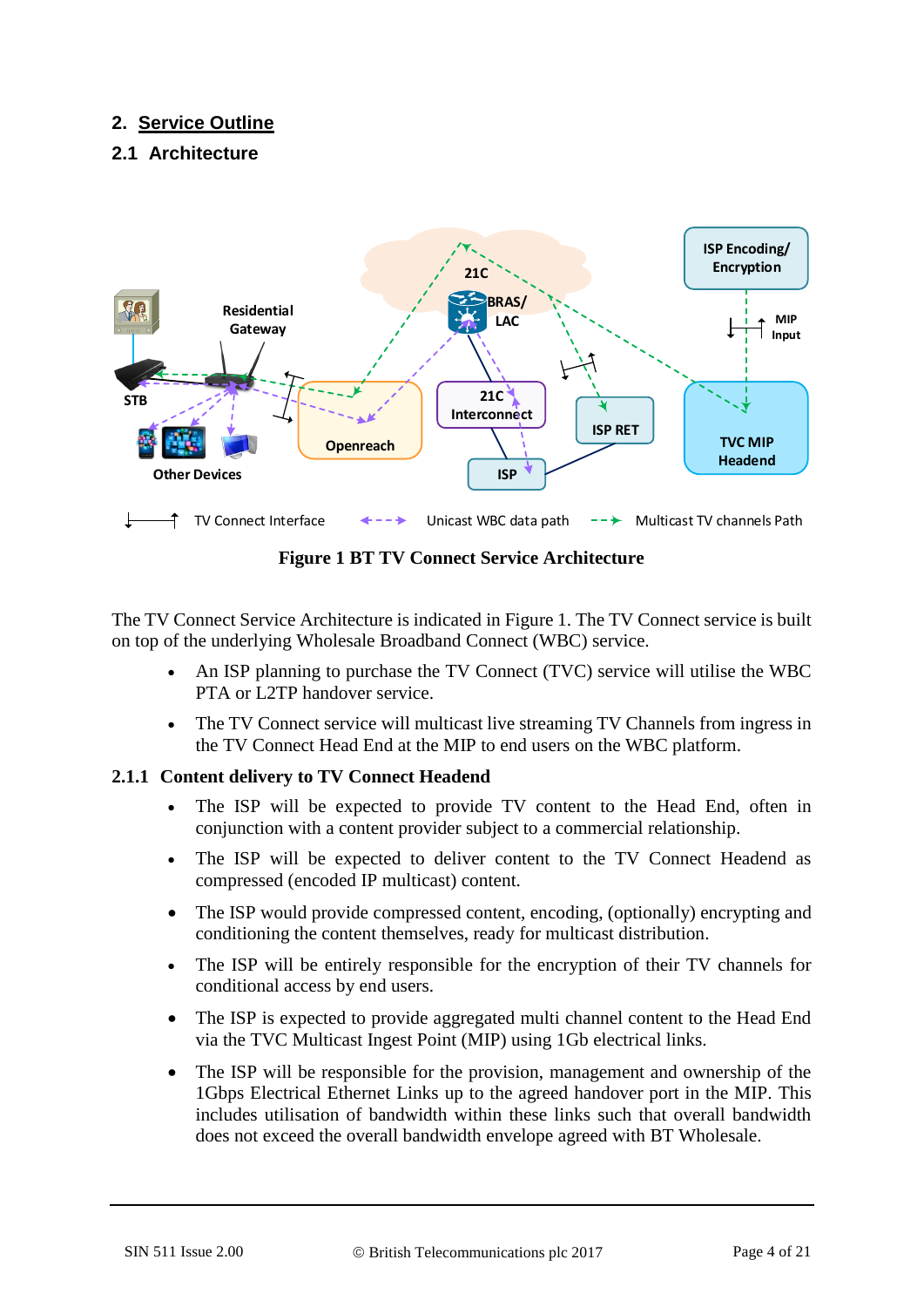- The TVC MIP offers a Geo-Resilient option whereby the ISP may additionally present their content at the second (Geo-Resilient) site [Figure 2](#page-4-0) illustrates the three options available wherein:
	- o ISP A connects via 2 links to each site (one to each landing point at each site).
	- o ISP B connects via 1 link to each site (one to the primary landing point at each site).
	- o ISP C connects via 2 links to only the main site, BT Tower (one to each landing point at BT Tower).
- Each of the options clearly offer different levels of physical or geographic resilience.

Note that the option to connect exclusively at the secondary site is not offered.

• The ISP may elect for different resilient options on a per channel basis, however utilising the same resilient option for all channels provided by the ISP is strongly recommended.



<span id="page-4-0"></span>**Figure 2 ISP Connectivity Options**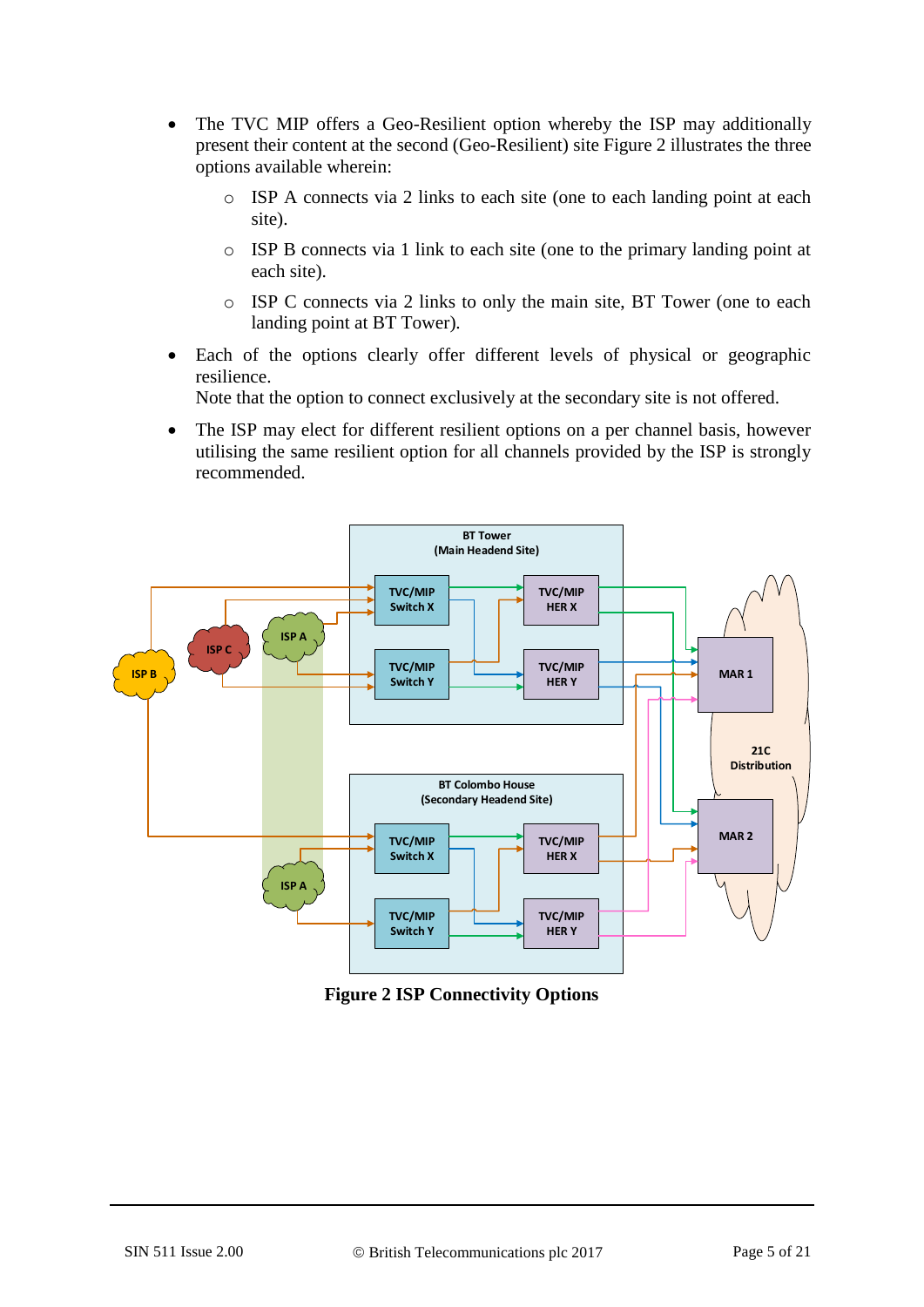#### **2.1.2 Multicast Content Distribution**

- The TV Connect traffic will be delivered across the end to end network over a separate logical path from the WBC data traffic. (See Section [2.3.1\)](#page-7-1)
- The ISP may choose to provide its own Retransmission (RET) solution for packet repair. A feed of the full multiplex of their channels may be supplied by BT Wholesale to support such a solution. Details of handover points will be agreed during contract negotiation subject to a successful development and test programme with the ISP. The ISP will be responsible for interconnection to their own equipment from the agreed handover points. The ISP may forward retransmission repair and control traffic via the WBC service.

#### **2.1.3 Home Environment/End User Experience**

- The end user access link may be via WBC fibre or copper as provided by Openreach.
- The ISP will be expected to provide the required equipment (e.g. a Residential Gateway (home router) and set top box (STB) or other equipment) to an end user in order to support the live streaming of TV channels.
- The ISP will be responsible for end user packages, end user repair and end user billing.
- BT Wholesale will provide interfaces to support provision, repair, service monitoring and billing.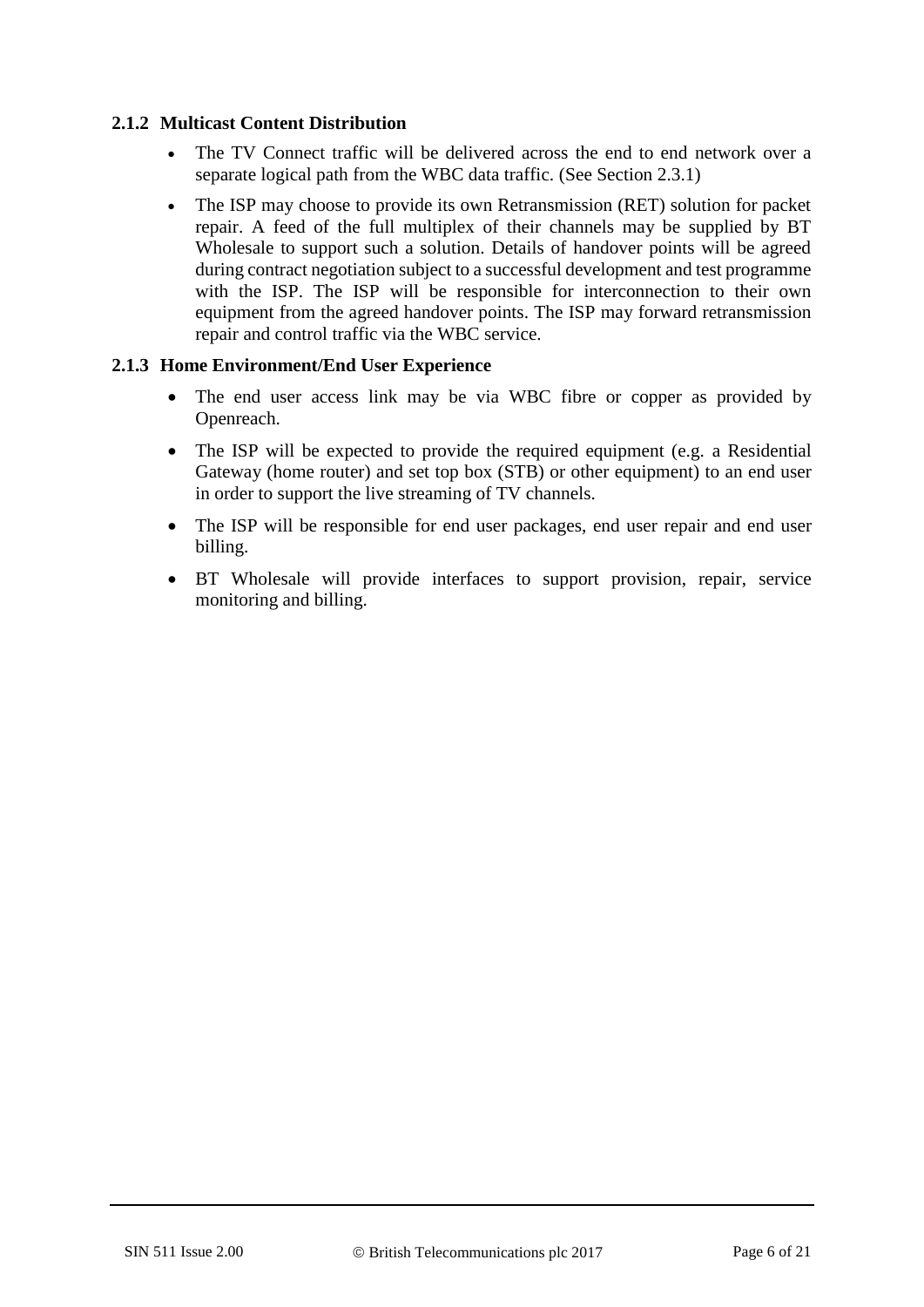#### **2.2 ISP Services**

The TV Connect product is an optional feature of the WBC service that allows live streamed content to be multicast delivered to End Users from a Head End within the BT Wholesale network.

The WBC SIN is available from<http://www.btplc.com/sinet/>

TVC Service Configuration

- An ISP will buy TV Connect from BT Wholesale to deliver channels to its WBC broadband end users.
- BT Wholesale takes on the delivery of TV channels to all the WBC end users as part of the product.
- Only a WBC customer (ISP) can take up the TV Connect service.
- The TV Connect service is available to ISPs that take the WBC PTA (PPP termination and aggregation service) and/or the WBC L2TP (Layer 2 Tunnelling Protocol) handover service.
- The ISP will supply TV channel content to the BT Wholesale TV Connect Head End.
- The ISP will be responsible for the Residential Gateway (home router) and set top box (STB) functionality within the end user's environment.
- It is the responsibility of the ISP to provide any TV Channel restrictions to individual WBC broadband end users it deems necessary.

For all requests to provide channel capacity within the current network capacity (as agreed and managed with BT Wholesale) available on the TV Connect network, BT Wholesale will deliver channel capacity to an ISP's end users who are on WBC fibre and copper, in line with forecasted channel demand from the ISP following the process as set out in the TV Connect Product Handbook.

Where there is a need to provide additional channel capacity beyond the current network capacity available, the ISP can submit a request by contacting their account team who will raise a request in to the TV Connect Product Line via the Statement of Requirements (SoR) process. An assessment of such a request will then be carried out to determine if the demand for additional capacity can be accommodated in line with the SoR process timelines.

An ISP can check the availability of Multicast at WBC exchanges by using the Broadband Availability Checker available at http://www.btwholesale.com/ via the Routing and Planning section under the Applications tab.

When the ISP is ready to raise an order to provide/add channels, all of the channel details including whether or not the channel/s are required on both fibre and copper networks - must be clearly marked in the appropriate fields on the TV Connect CRF.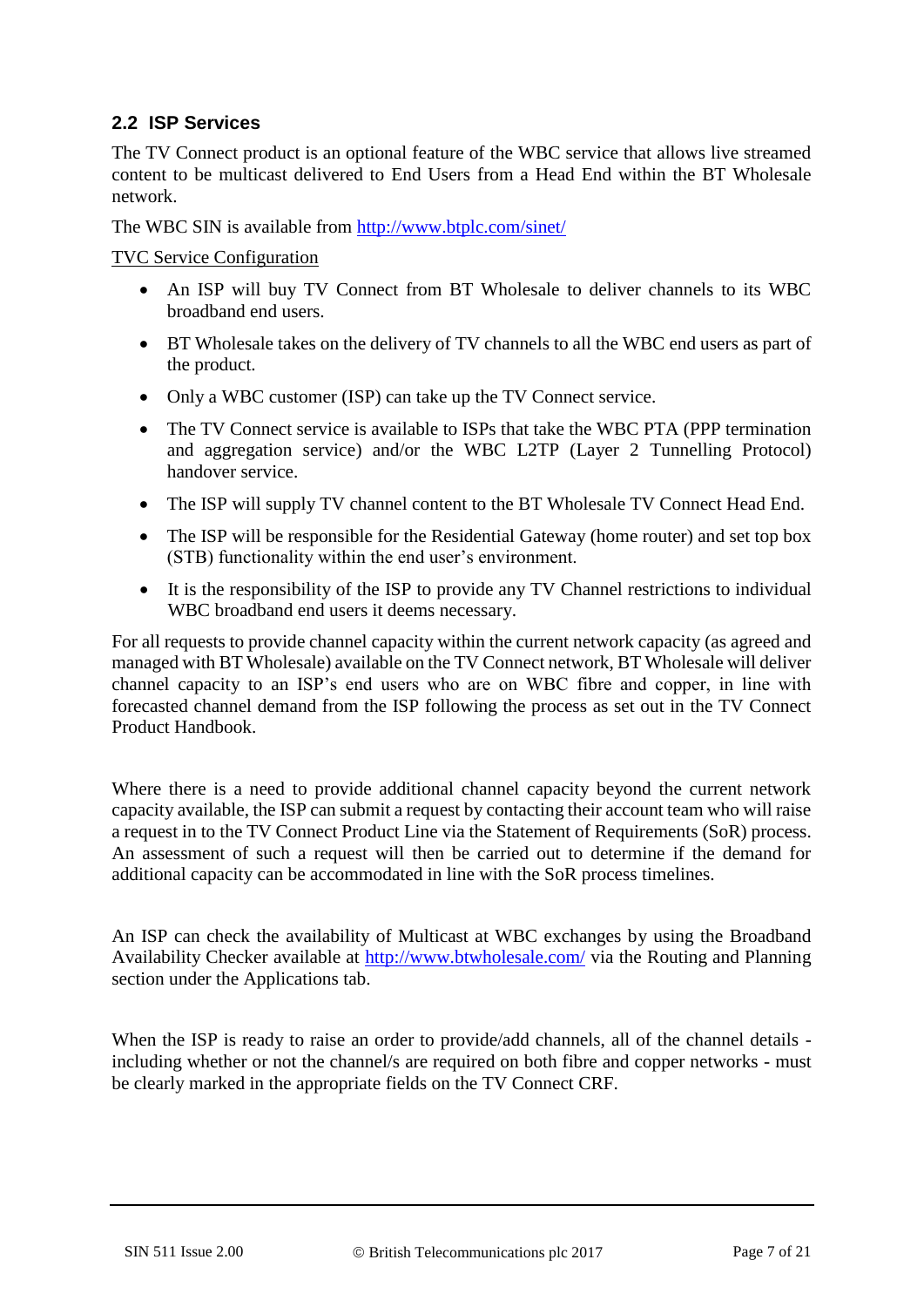# **2.3 TV Connect Infrastructure Description**

## <span id="page-7-1"></span>**2.3.1 Overview**

An overview of the network infrastructure that supports TV Connect is illustrated in [Figure 3.](#page-7-0)



**Figure 3 Overview of Network Infrastructure**

<span id="page-7-0"></span>The TV Connect service accepts TV channels from a TV content provider into the TV Connect Head End as compressed streams via the TVC Multicast Ingest Point (MIP) capability.

Compressed (encoded and optionally encrypted) TV channels are checked and policed at the Multicast Ingest Point (MIP) to ensure that a) the maximum per channel bandwidth, as contracted by the ISP is not exceeded and b) that the maximum overall bandwidth envelope for all channels, as contracted by the ISP is not exceeded. Error recovery via Forward Error Correction (FEC) is not supported, but appropriate Service IP Addressing is provided.

The TV Connect service delivers multicast channels to end users via MSANs and Openreach GEA. A combination of IP and Ethernet Multicast within BT's 21C core, at the MSAN (copper access), and within the Openreach GEA equipment (fibre access, FTTC and FTTP), is then used to replicate and deliver TV Connect Channels to WBC End Users (EUs). WBC End Users will then receive the TV channel(s) when requested using the IGMP protocol, as described in sections [2.3.2](#page-8-1) and [2.3.3.](#page-9-1)

The service is designed for high availability, so TV Connect traffic is delivered over resilient paths into and across the BT Wholesale 21C infrastructure to MSANs and Openreach GEA handover points.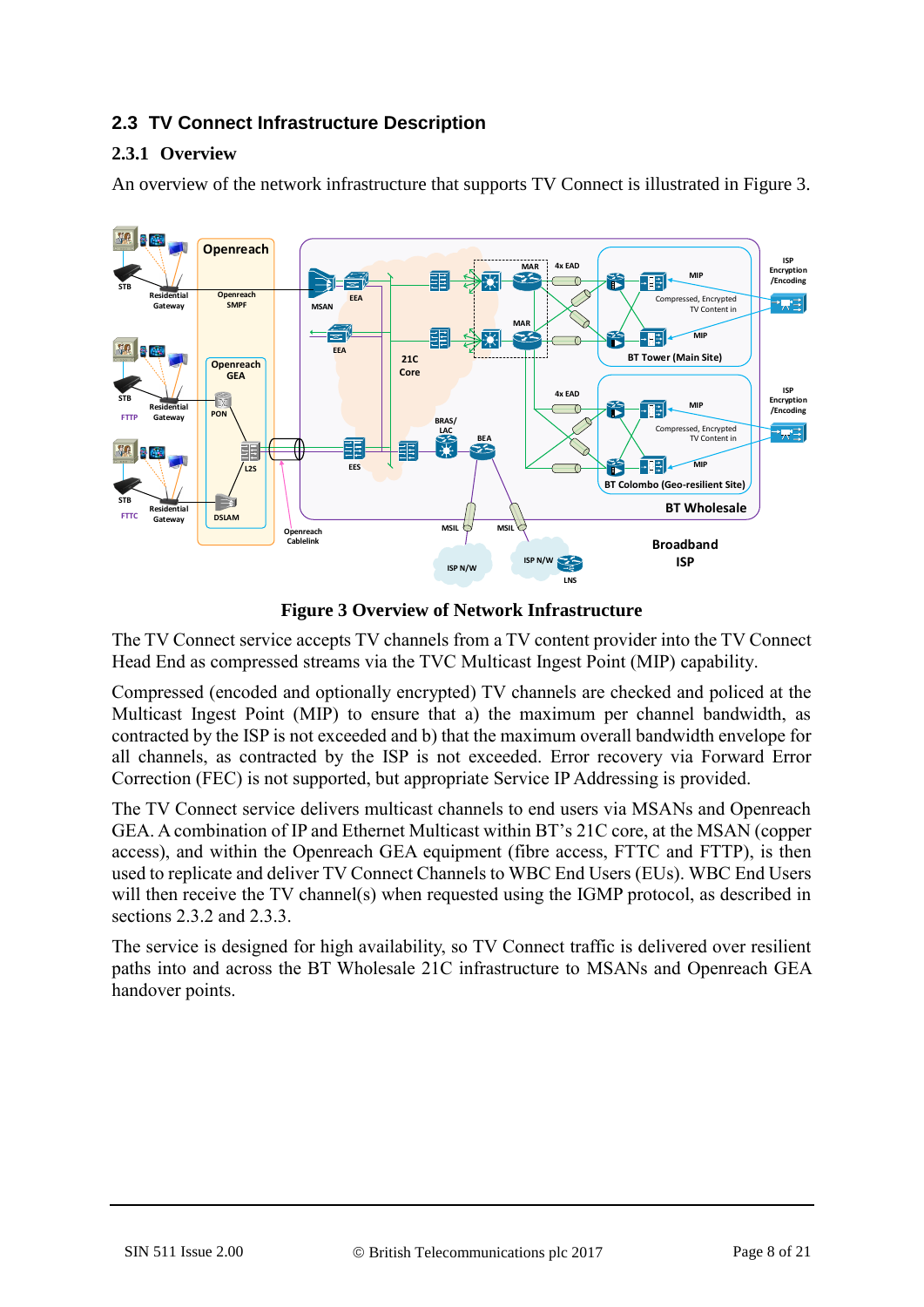#### <span id="page-8-1"></span>**2.3.2 End-To-End Service Flow Example (Fibre access, FTTC and FTTP via Openreach GEA)**

An overview of end user end-to-end flows for an end user connected via Openreach GEA is illustrated in [Figure 4.](#page-8-0)



**Figure 4 End to End flows for an end user connected via fibre, FTTC and FTTP via Openreach GEA**

#### <span id="page-8-0"></span>Channel join request

- 1. End user issues channel join request via Set Top Box
- 2. Home router issues proxy request into TV Connect path to Openreach GEA head end
- 3. Home router replicates proxy request and issues it into PPP path to BRAS
- 4. Openreach GEA head end receives proxy request from home router and delivers requested channel to end user
- 5. BRAS receives proxy request from home router and shapes broadband end user broadband PPP session to a rate reduced by an amount equal to requested TV channel bandwidth.
- 6. In the case of an ISP taking the L2TP handover option for WBC, the home router replicates the proxy request so that it is forwarded via the PPP session over an L2TP tunnel from the LAC within the BT platform to the LNS within the ISP's network.
- 7. The LNS within the ISP's network receives the proxy request and is expected to shape the broadband end user PPP session to a rate reduced by an amount equal to the requested TV channel bandwidth.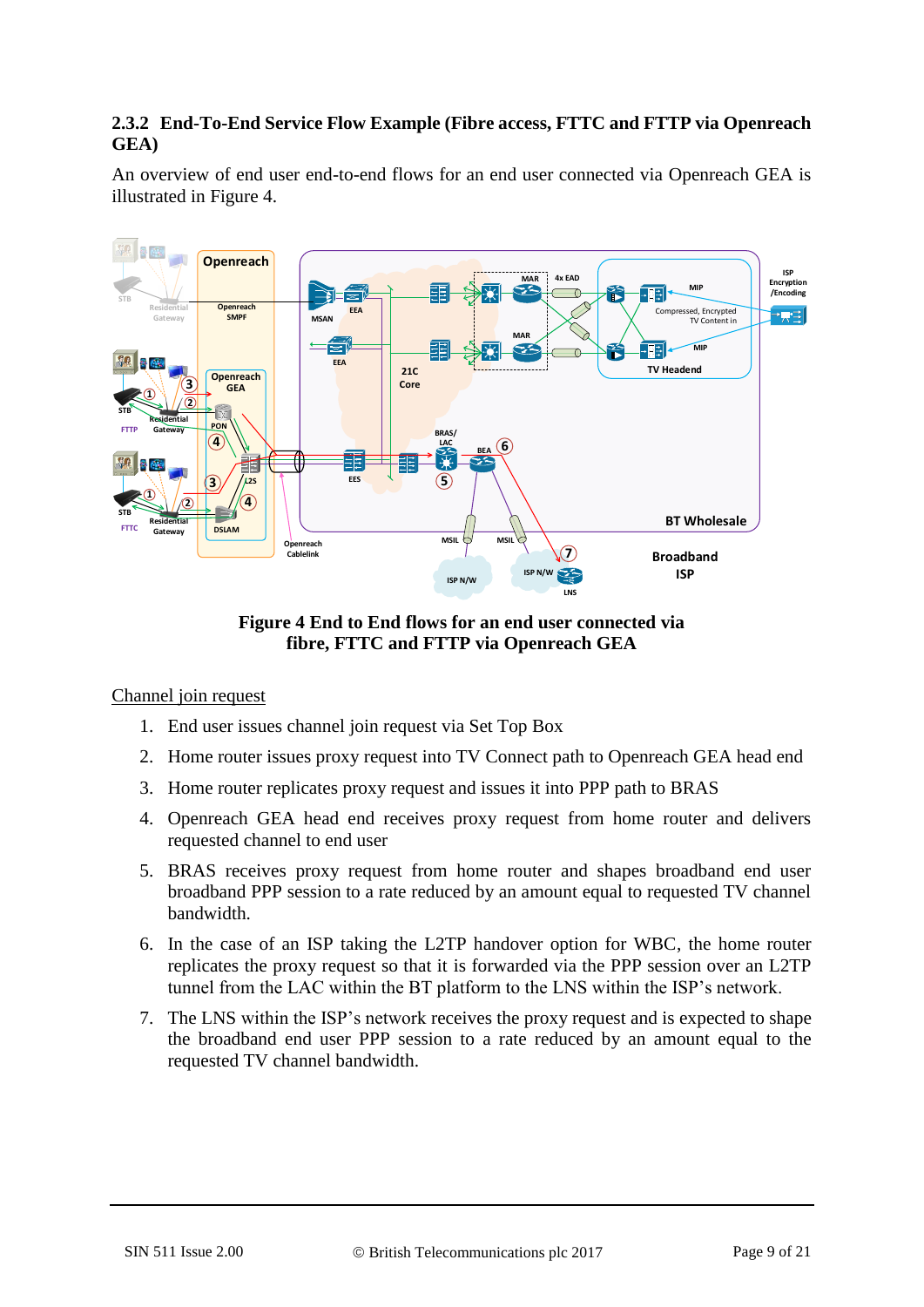#### Channel Leave Request

The channel leave request sequence functions in a similar fashion.

- 1. End user issues channel leave request via Set Top Box
- 2. Home router issues proxy request into TV Connect path to Openreach GEA head end
- 3. Home router replicates proxy request and issues it into PPP path to BRAS
- 4. Openreach GEA head end receives proxy request from home router and stops delivering the specified channel to the end user
- 5. BRAS receives proxy request from home router and removes the shaping on the broadband end user broadband PPP session by an amount equal to the bandwidth of the TV channel specified in the leave request.
- 6. In the case of an ISP taking the L2TP handover option for WBC, the home router replicates the proxy request so that it is forwarded via the PPP session over an L2TP tunnel from the LAC within the BT platform to the LNS within the ISP's network.
- 7. The LNS within the ISP's network receives the proxy request and is expected to remove the shaping on the broadband end user PPP session by an amount equal to the bandwidth of the TV channel specified in the leave request.

### <span id="page-9-1"></span>**2.3.3 End-To-End Service Flow Example (Copper access from an MSAN)**

An overview of end user end-to-end flows for an end user connected to an MSAN is illustrated in [Figure 5.](#page-9-0)



#### <span id="page-9-0"></span>**Figure 5 End to End flows for an end user with copper access connected to an MSAN**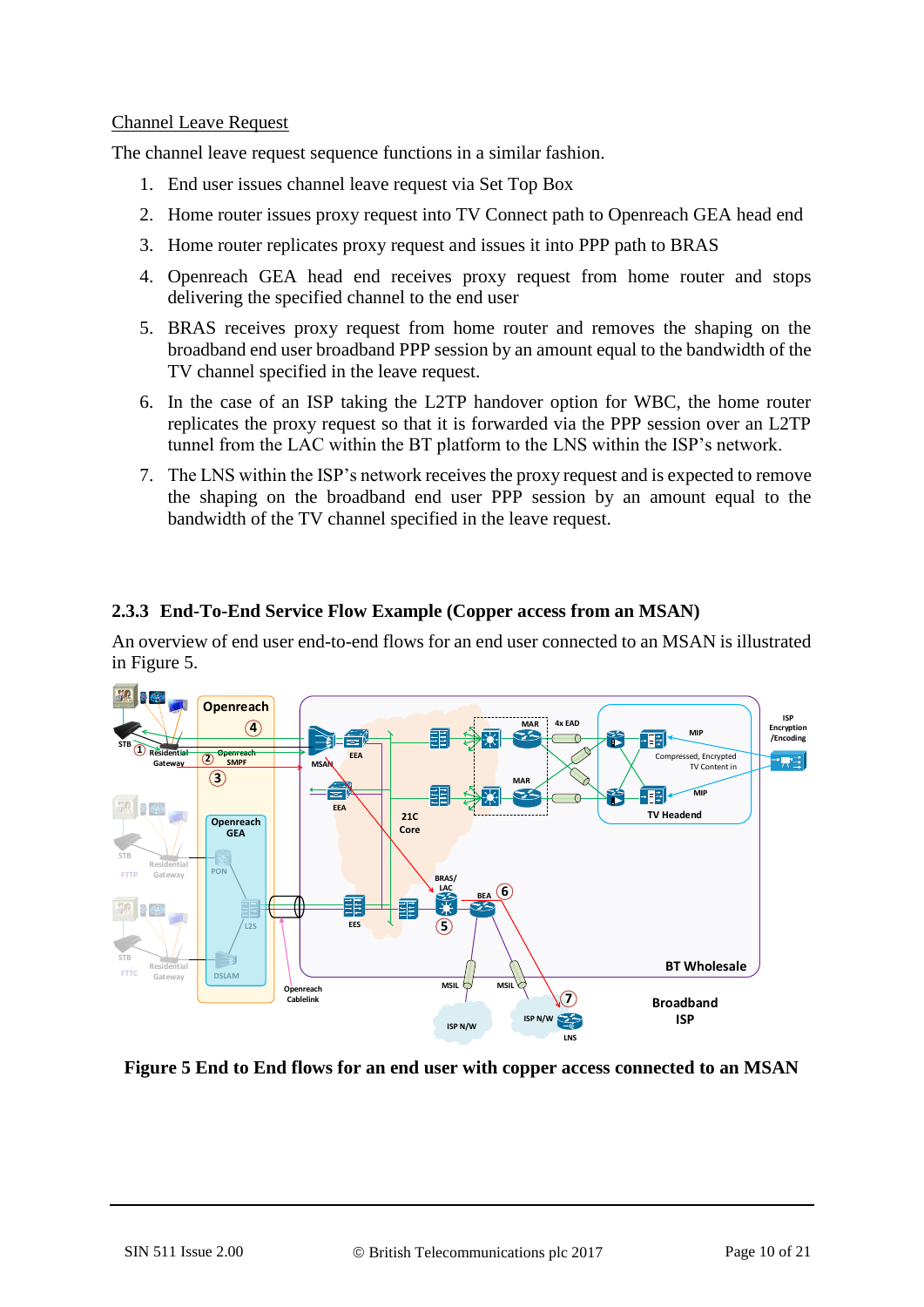#### Channel Join Request

- 1. End user issues channel join request via Set Top Box.
- 2. Home router issues proxy request into TV Connect path to MSAN.
- 3. Home router replicates proxy request and issues it into PPP path to BRAS.
- 4. MSAN receives proxy request from home router and delivers requested channel to end user.
- 5. BRAS receives proxy request from home router and shapes the broadband end user's PPP session to a rate reduced by an amount equal to the requested TV channel bandwidth.
- 6. In the case of an ISP taking the L2TP handover option for WBC, the home router replicates the proxy request so that it is forwarded via the PPP session over an L2TP tunnel from the LAC within the BT platform to the LNS within the ISP's network.
- 7. The LNS within the ISP's network receives the proxy request and is expected to shape the broadband end user PPP session to a rate reduced by an amount equal to the requested TV channel bandwidth.

#### Channel Leave Request

The channel leave request sequence functions in a similar fashion.

- 1. End user issues channel leave request via Set Top Box.
- 2. Home router issues proxy request into TV Connect path to MSAN.
- 3. Home router replicates proxy request and issues it into PPP path to BRAS.
- 4. MSAN receives proxy request from home router and stops delivering the channel down to the end user.
- 5. BRAS receives proxy request from home router and removes the shaping on the broadband end user's PPP session by an amount equal to the bandwidth of the TV channel specified in the leave request.
- 6. In the case of an ISP taking the L2TP handover option for WBC, the home router replicates the proxy request so that it is forwarded via the PPP session over an L2TP tunnel from the LAC within the BT platform to the LNS within the ISP's network.
- 7. The LNS within the ISP's network receives the proxy request and is expected to shape the broadband end user PPP session to a rate reduced by an amount equal to the requested TV channel bandwidth.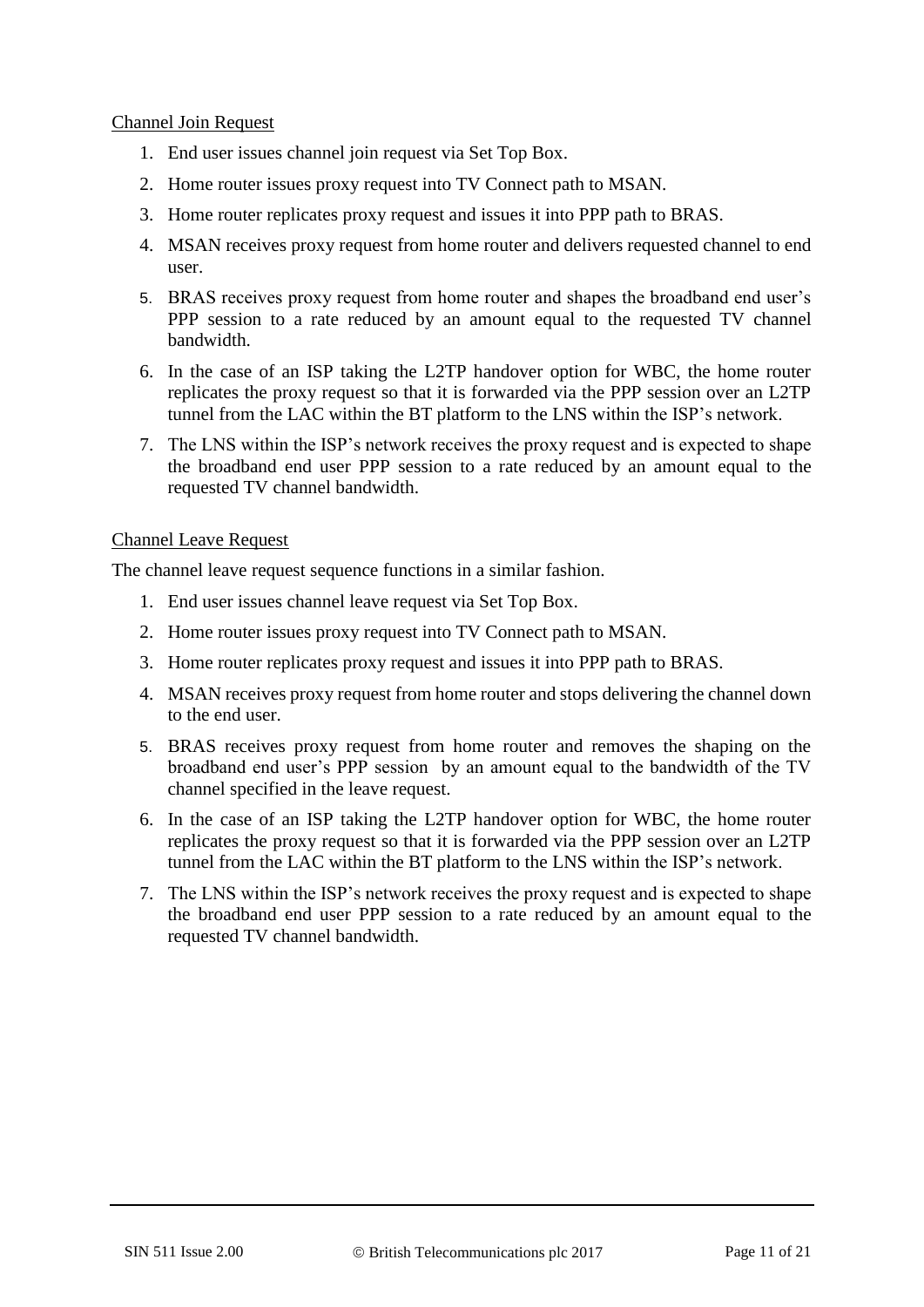## **3. ISP Multicast Ingestion into TVC**

### **3.1 Channel Ingress to TV Connect Head End.**

Presentation of [ISP encoded and encrypted] programme sources from the ISP's network to the TVC Head End will be by Gigabit Ethernet links. The number of links provided will depend on the resilience option selected by the ISP (see Section [2.1.1\)](#page-3-1).

The ISP devices to be connected into the TVC Multicast Ingest Point (MIP) can be located locally (within range of CAT5e cable, 100 metres maximum) or remotely in a location to be agreed with the ISP. For devices that are remotely located the ISP will be responsible for the provision of interconnecting access circuits and any associated security arrangements. BT recommends the use of the Openreach Ethernet Access Direct (EAD) products.

At least two Gigabit Ethernet ports (1000BASE-T) are available on the TVC MIP to accept the programme streams from the ISP [4], the location and number of ports is dependent on the resilient option chosen by the ISP as illustrated in [Figure 2.](#page-4-0)

All signals between the ISP and the Head End will be carried over these physical links.

It is assumed that the programme streams traversing these links will be properly conformed MPEG2 Single Programme Transport Streams [2].

MIP will police ISP ingest bandwidth to ensure that:

- The overall bandwidth offered by the ISP into TVC does not exceed the overall bandwidth envelope agreed with BT Wholesale.
- The individual channel bandwidth of each channel offered by the ISP into TVC does not exceed the individual channel bandwidth agreed with BT Wholesale.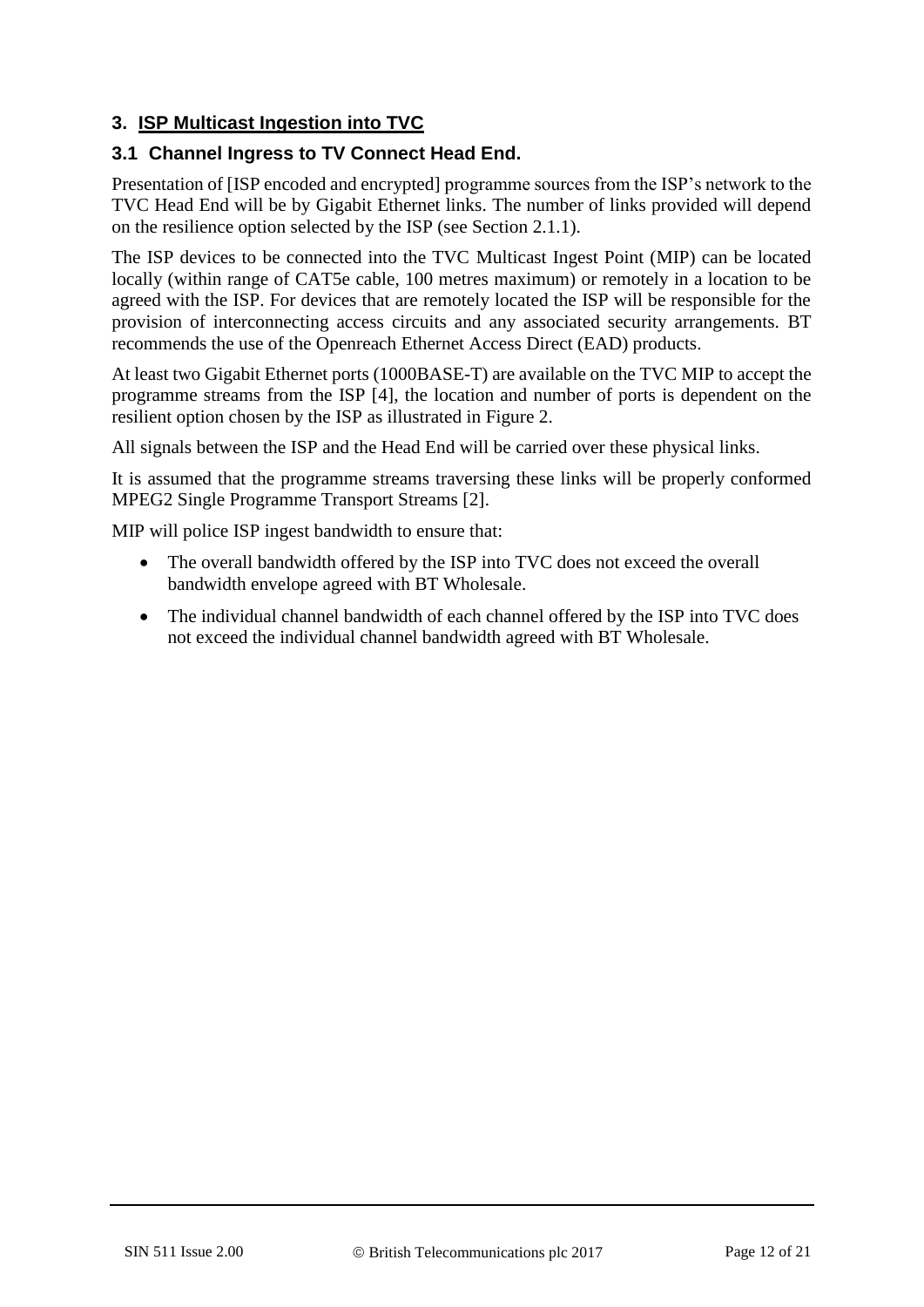### **4. IP Multicast Streams**

### **4.1 Maximum Bandwidth**

The maximum bandwidth per SPTS Programme Channel shall be 30Mbps in the Wholesale Network

# **4.2 Channel Aggregation**

The TV Connect product will multiplex all the ISP's channels together to deliver as IP Multicast for transport across the core of the 21C network. Each channel is identified by unique group and source IP address and transported together in this multiplex of IP multicast streams.

### **4.3 Multicast Source and Group IP addresses**

The ISP will be expected to complete a Customer Requirements Form (CRF) in conjunction with BT Wholesale. Multicast group and source addresses will be agreed between BT Wholesale and the ISP with regards to allocation for each channel during the order process.

The multicast group IP address is used to uniquely identify a particular TV channel.

The multicast source IP address is used to identify the network source equipment of the TV channel within the TV Connect Head End and is required for multicast routing and geo-resilient failover.

### **4.4 Retransmission**

In order to facilitate packet repair by retransmission by the ISP, a multiplex of all the channels belonging to an ISP may be made available to the ISP at a small set of handover points, which are to be agreed during contract negotiation.

Retransmission repair and control packets may be forwarded via the WBC data service. It is recommended that an ISP make use of the priority best effort traffic marking for retransmission repair and control traffic [5] in order to ensure a good experience for end users.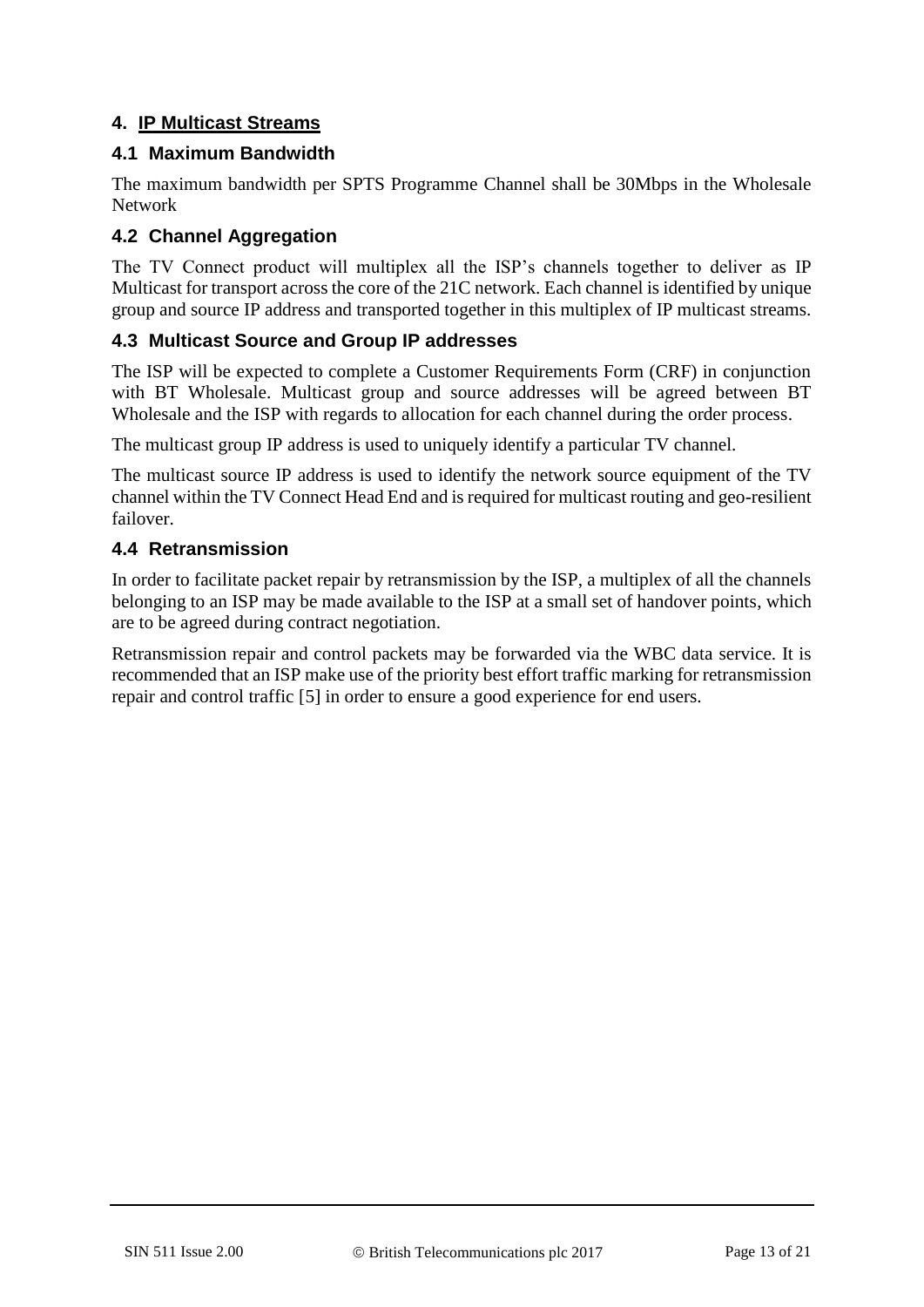# **5. TV Connect Customer Premises Equipment (CPE) IGMP Requirements**

# **5.1 Message Sequencing**

It is expected that IGMPv3 will be used to signal access to TV Connect channels. An end user will be joined to a selected channel via

- Openreach GEA fibre to the cabinet (FTTC) or fibre to the home (FTTP).
- MSAN WBC copper

The IGMP messaging sequence is indicated in [Figure 6.](#page-13-0)



**Figure 6 TV Connect IGMP flows**

# <span id="page-13-0"></span>**5.2 Set Top Box (STB) Functions**

The set top box will generate IGMP join and leave messages in response to end user requests (e.g. channel selection changes) and respond to IGMP query requests (from upstream network equipment).

The set top box may use the WBC service to communicate with retransmission servers for packet repair or access other ISP services.

# **5.3 Residential Gateway (home router) Functions [3]**

- The End user Residential Gateway (RG) acts as an IGMP proxy routing agent, supports IGMP snooping and forks IGMP messages for sending up the TV Connect and Broadband paths
- Support for IGMPv3 is required on the Residential Gateway
- The TV Connect product will only support IGMPv3 [1]
- The TV Connect product will support IGMPv3 Any Source Multicast (\*,G).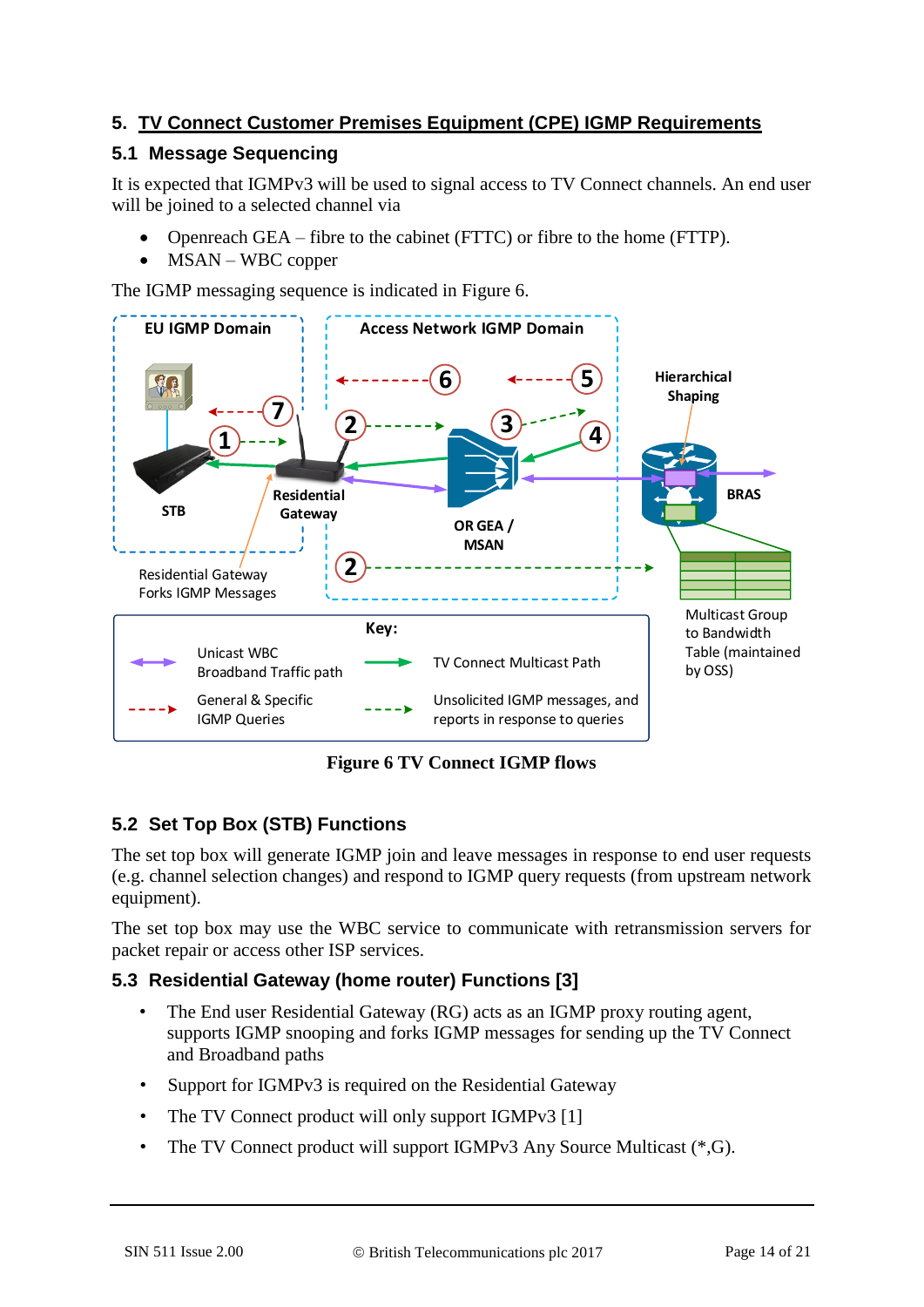- The TV Connect product will not support IGMPv3 Source Specific Multicast (S,G).
- The IGMP protocol has no acknowledgements, in consequence
	- Multiple IGMP requests are to be sent by the Residential Gateway. 2 IGMP requests should be sent initially (IGMPv3 default setting). The "robustness variable" setting may be adjusted if required in consultation with BT Wholesale during trials.
	- The "Unsolicited report intervals" should be set to 1 second initially (IGMPv3 default setting).
- The Residential Gateway should prioritise IGMP joins and leaves upstream (802.1p) marking of 3 or above)
- Responses to IGMP Queries (keep-alives) by the Residential Gateway shall only be returned over the interface through which the Queries were received.

#### **5.3.1 End user connected via Openreach GEA (FTTC and FTTP)**

For an end user connected via Openreach GEA (FTTC and FTTP)

- The Residential Gateway will support
	- IPoE for multicast traffic and PPPoE for BB traffic
	- VLAN tag ID of 0 or no VLAN tag ID for multicast and BB traffic
- Fork IGMP requests for sending up multicast and BB paths. More details on the support of Multicast via Openreach GEA (FTTC and FTTP) including features such as fast leave are described in SIN 503 [6]

The BRAS will adjust the rate of the PPP session on a receipt of an IGMP join/leave by an amount equal to the bandwidth of the channel specified in the join/leave.

• The BRAS will respond to IGMP joins/leaves after a configurable delay with a default setting of 1s.

The BRAS will send IGMP queries independently of the Openreach GEA equipment

- The BRAS will send periodic IGMP queries over the PPPoE session
	- General queries will be sent at a default interval of 125s with a default maximum response time of 10s
	- The BRAS will use a "robustness variable" setting of 3 as default.

Settings for timer values and "robustness variables" may be adjusted in consultation with BT Wholesale during trials.

#### **5.3.2 End user connected to an MSAN (WBC copper)**

For an end user connected to an MSAN (WBC copper)

- The Residential Gateway will support a dual VC architecture
	- Accept TV Connect multicast traffic on ATM VP/VC 0/35 with IPoA and broadband traffic on ATM VP/VC 0/38 with PPPoA
	- Fork IGMP requests for sending up multicast and broadband paths
- The MSAN will send periodic IGMP queries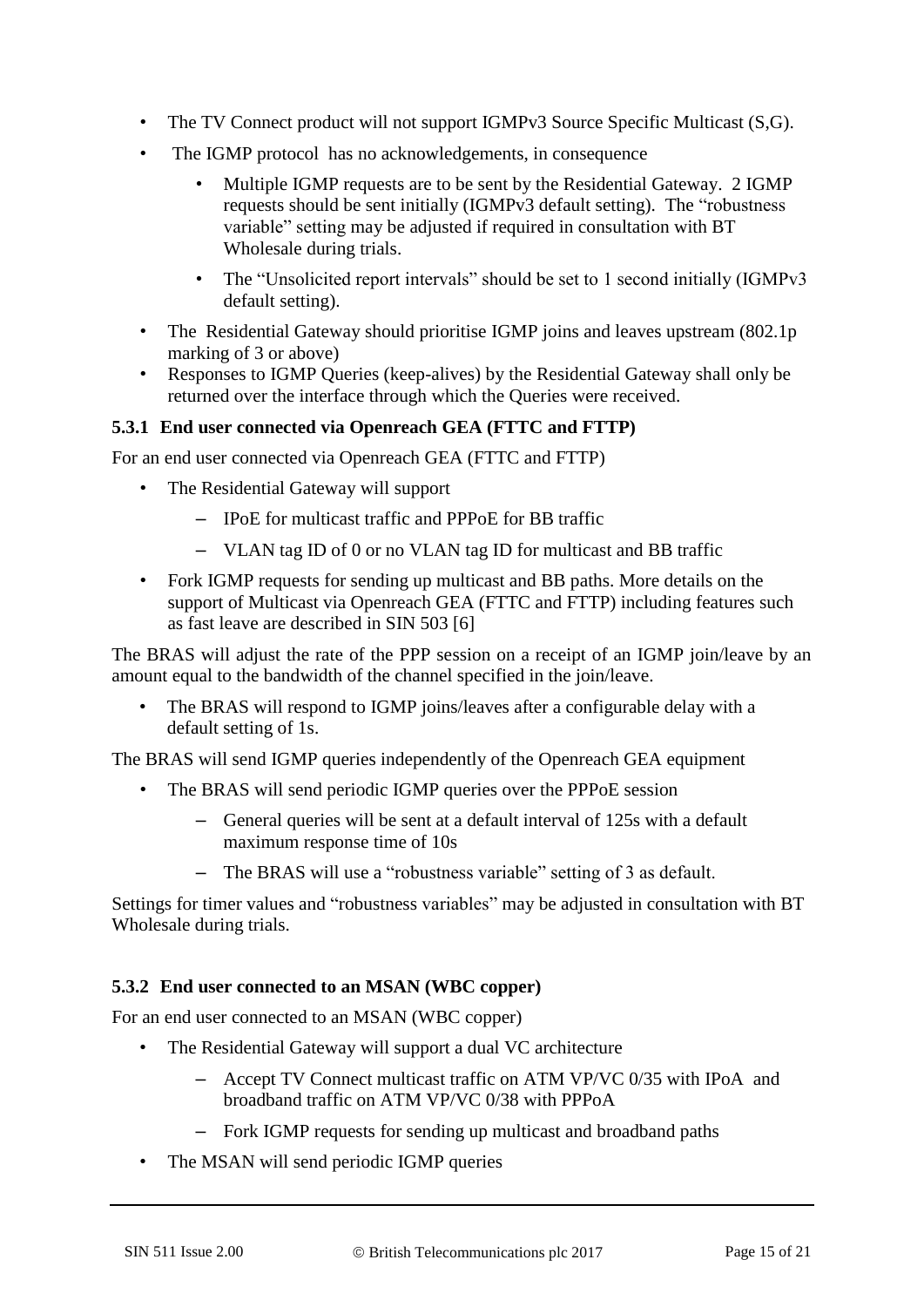- General queries will be sent at a default interval of 125s with a default maximum response time of 100s.
- Specific queries will be sent at a default interval of 10s with a default maximum response time of 8s.

The MSAN will use a "robustness variable" setting of 2 as default.

• The MSAN will support the fast leave mode of IGMP.

#### **5.3.3 ISP utilising the L2TP handover service option for WBC**

For an ISP utilising the L2TP handover service option for WBC, the ISP will be expected to provide similar IGMP aware line shaping functionality to that of the BT BRAS.

The ISP LNS will adjust the rate of the PPP session on a receipt of an IGMP join/leave by an amount equal to the bandwidth of the channel specified in the join/leave.

• The ISP LNS will respond to IGMP joins/leaves after a configurable delay with a default setting of 1s.

The ISP LNS will send IGMP queries independently of the MSAN

- The ISP LNS will send periodic IGMP queries over the PPPoA session
	- General queries will be sent at a default interval of 125s with a default maximum response time of 10s
	- The LNS will use a "robustness variable" setting of 3 as default.

Settings for timer values and "robustness variables" may be adjusted in consultation with BT Wholesale during trials.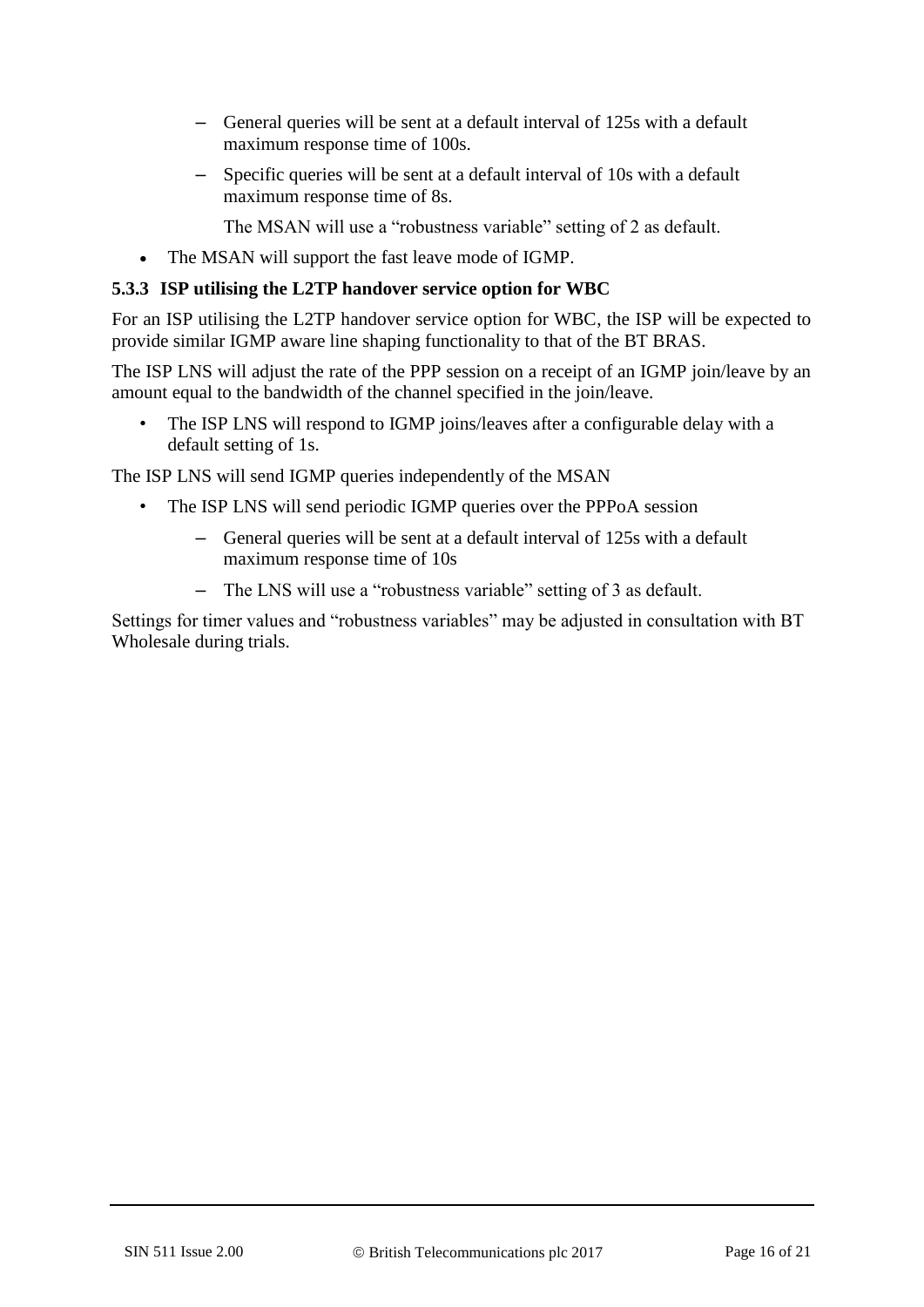### **6. Service Availability**

Only a WBC customer (ISP) can take up the TV Connect service. The TV Connect service is available to ISPs that take the WBC PTA (PPP termination and aggregation service) or L2TP (Layer 2 tunnelling protocol) handover service.

An ISP can check the availability of Multicast at WBC exchanges by using the Broadband Availability Checker available at<http://www.btwholesale.com/> via the Routing and Planning section under the Applications tab.

# **7. ISP Responsibilities**

The ISP will be responsible for End User engagement, including client management (e.g. client streaming, updates, and problem resolution)

The ISP specified Set Top Box will need to be capable of receiving TV Connect Streams, decryption, and error recovery via retransmission.

The ISP will be responsible for the encoding and Conditional Access for their TV Channel content.

The ISP will be responsible for connectivity to the TVC Head End up to the agreed handover port in the MIP.

The ISP will be responsible for live streaming the TV Channel content into the TVC Head End.

The ISP will be responsible for the Residential Gateway (home router) and set top box functionality within the end user's environment. The Residential Gateway (home router) will proxy IGMP requests upstream onto the TV Connect path and into the Broadband PPP path towards the BRAS.

The ISP will participate in collaborative testing to support BT Wholesale with provision and repair of the TVC service.

The ISP will ensure that all technical details required to complete the CRF are provided.

The ISP will be responsible for packet repair via Retransmission.

For an ISP that takes the L2TP handover service the ISP will be responsible for IGMP aware PPP session shaping functionality.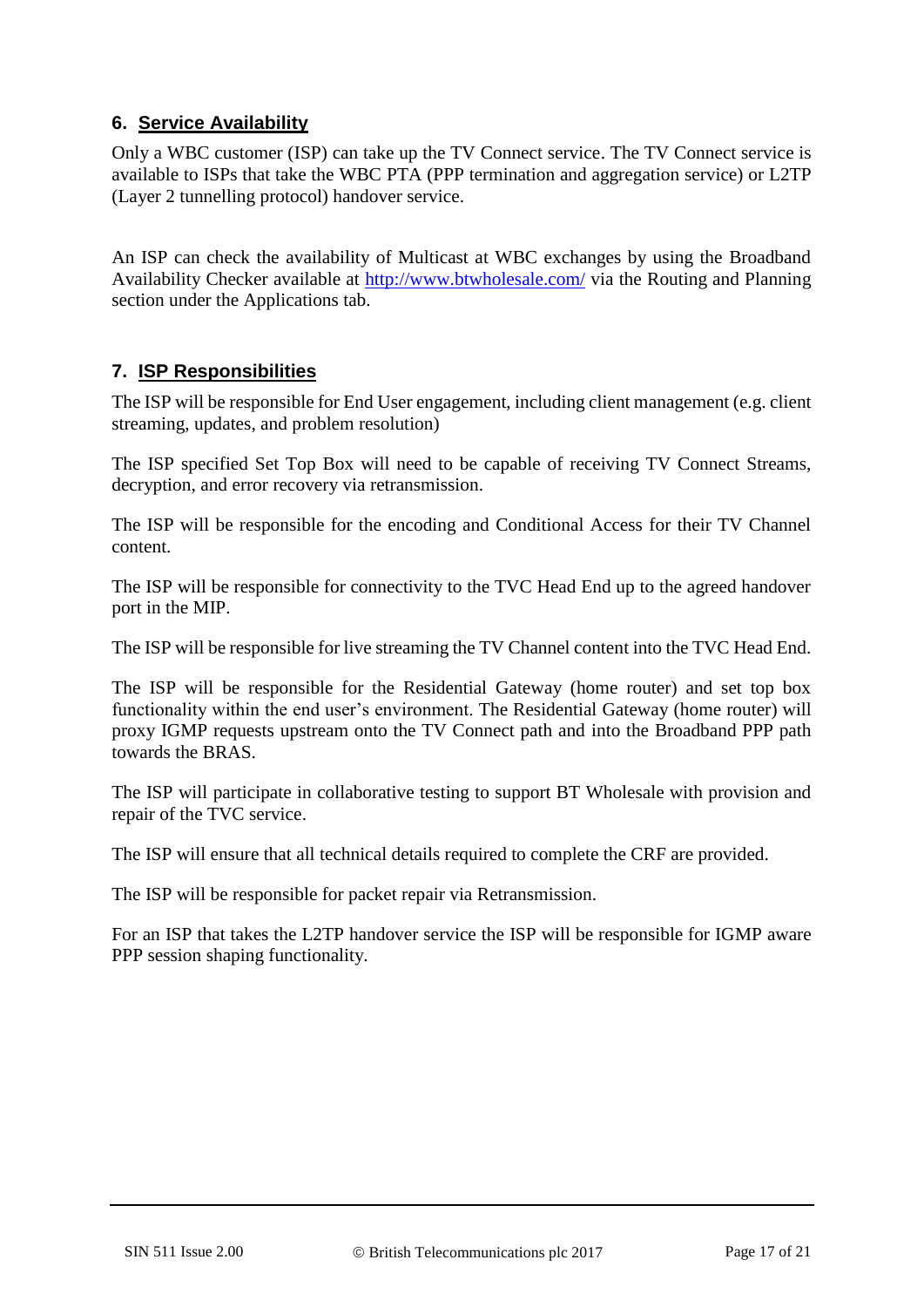# <span id="page-17-0"></span>**8. References**

#### **Protocol Standards:**

| [1]               | IGMP <sub>v3</sub> | <b>IETF RFC 3376 Internet Group Management Protocol Version3</b><br>http://datatracker.ietf.org/doc/rfc3376/                          |  |
|-------------------|--------------------|---------------------------------------------------------------------------------------------------------------------------------------|--|
| $[2]$             | $MPEG2 - TS$       | ETSI TS 102 034 (V1.4.1): "Digital Video Broadcasting (DVB);<br>Transport of MPEG-2 TS Based DVB Services over IP Based<br>Networks". |  |
| [3]               | <b>TR101</b>       | Technical Report DSL Forum TR101 Migration to Ethernet based<br>DSL Aggregation April 2006– section 6 Multicast                       |  |
| [4]               | Gigabit Ethernet   | <b>IEEE</b><br>http://www.ieee802.org<br>IEEE 802.3ab - 1000BASE-T                                                                    |  |
| $\lceil 5 \rceil$ | SIN 472            | BT Wholesale Broadband Connect (WBC) Products Service<br>Description<br>http://www.btplc.com/sinet/                                   |  |
| [6]               | <b>SIN 503</b>     | Generic Ethernet Access Multicast, Service and Interface<br>Description<br>http://www.btplc.com/sinet/                                |  |

For information on where to obtain these referenced documents, please see the document sources list at<http://www.btplc.com/sinet/>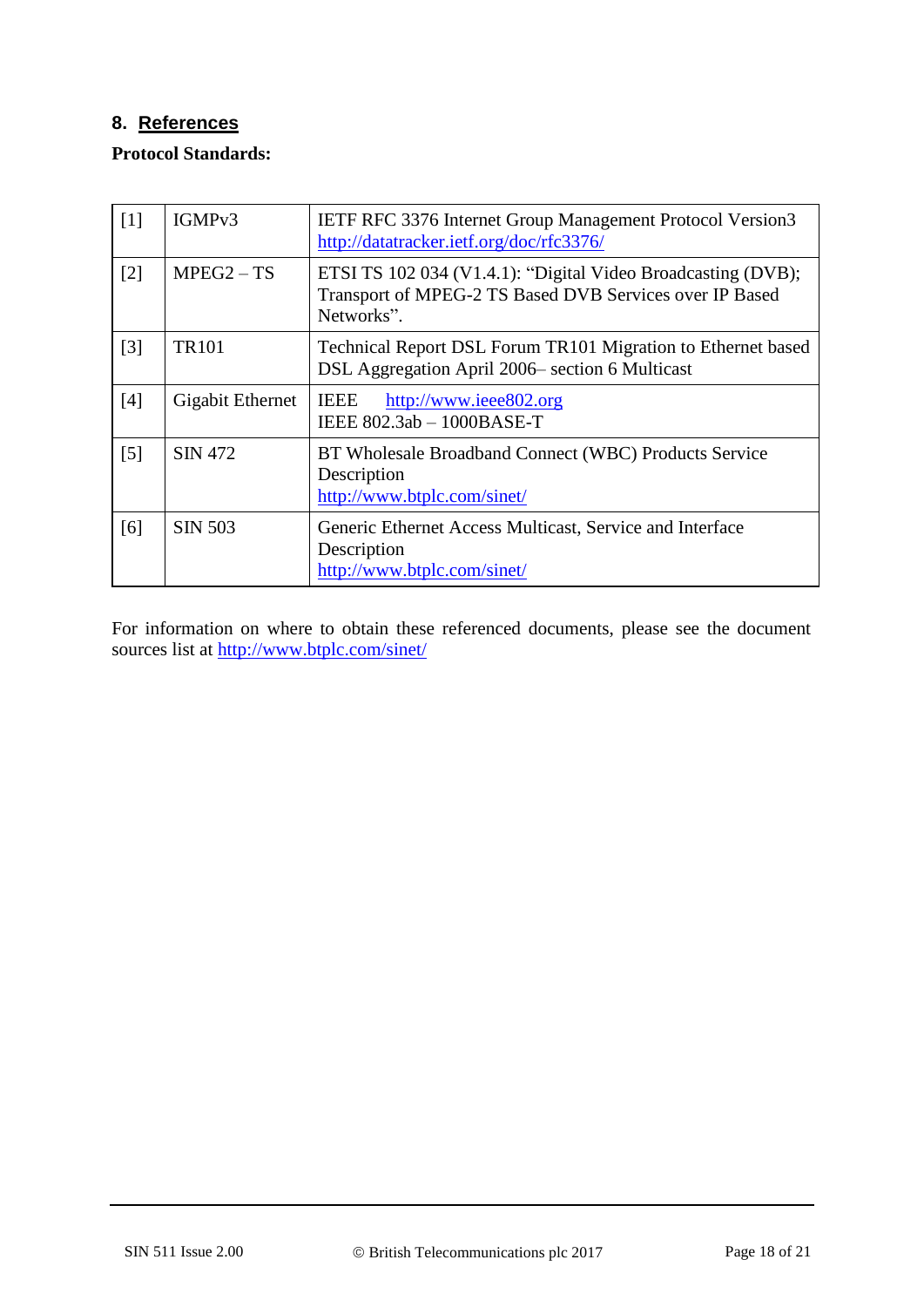# **9. Abbreviations**

| <b>21CN</b>  | 21 <sup>st</sup> Century Network                 |  |  |  |
|--------------|--------------------------------------------------|--|--|--|
| <b>ATM</b>   | <b>Asynchronous Transfer Mode</b>                |  |  |  |
| <b>AVC</b>   | <b>Advanced Video Coding</b>                     |  |  |  |
| <b>BB</b>    | <b>Broadband</b>                                 |  |  |  |
| <b>BEA</b>   | <b>Broadband Edge Aggregator</b>                 |  |  |  |
| <b>BRAS</b>  | <b>Broadband Remote Access Server</b>            |  |  |  |
| <b>BT</b>    | British Telecommunications plc                   |  |  |  |
| <b>BTW</b>   | <b>BT</b> Wholesale                              |  |  |  |
| CA           | <b>Conditional Access</b>                        |  |  |  |
| CAT5         | Category 5 cable                                 |  |  |  |
| <b>CPE</b>   | <b>Customer Premises Equipment</b>               |  |  |  |
| <b>CRF</b>   | <b>Customer Requirements Form</b>                |  |  |  |
| <b>DSL</b>   | Digital Subscriber Line                          |  |  |  |
| <b>DSLAM</b> | Digital Subscriber Line Access Multiplexer       |  |  |  |
| <b>DTT</b>   | Digital Terrestrial TV                           |  |  |  |
| <b>DVB</b>   | Digital Video Broadcast                          |  |  |  |
| <b>EAD</b>   | <b>Ethernet Access Direct [Openreach]</b>        |  |  |  |
| <b>EEA</b>   | <b>Ethernet Edge Aggregator</b>                  |  |  |  |
| <b>EES</b>   | <b>Ethernet Edge Switch</b>                      |  |  |  |
| <b>EMM</b>   | <b>Entitlement Management Messages</b>           |  |  |  |
| EU           | End User                                         |  |  |  |
| <b>FEC</b>   | <b>Forward Error Correction</b>                  |  |  |  |
| <b>FTTC</b>  | Fibre To The Cabinet                             |  |  |  |
| <b>FTTH</b>  | Fibre To The Home                                |  |  |  |
| <b>GE</b>    | <b>Gigabit Ethernet</b>                          |  |  |  |
| <b>GEA</b>   | Generic Ethernet Access (Openreach product)      |  |  |  |
| HD           | <b>High Definition</b>                           |  |  |  |
| HE           | Head End                                         |  |  |  |
| <b>IEA</b>   | Inner Ethernet Aggregator                        |  |  |  |
| <b>IEEE</b>  | Institute of Electronic and Electrical Engineers |  |  |  |
| <b>IETF</b>  | <b>Internet Engineering Task Force</b>           |  |  |  |
| <b>IGMP</b>  | <b>Internet Group Management Protocol</b>        |  |  |  |
| $\rm IP$     | <b>Internet Protocol</b>                         |  |  |  |
| <b>IPoA</b>  | IP over ATM                                      |  |  |  |
| <b>IPoE</b>  | IP over Ethernet                                 |  |  |  |
| <b>ISP</b>   | <b>Internet Service Provider</b>                 |  |  |  |
| ITU          | <b>International Telecommunications Union</b>    |  |  |  |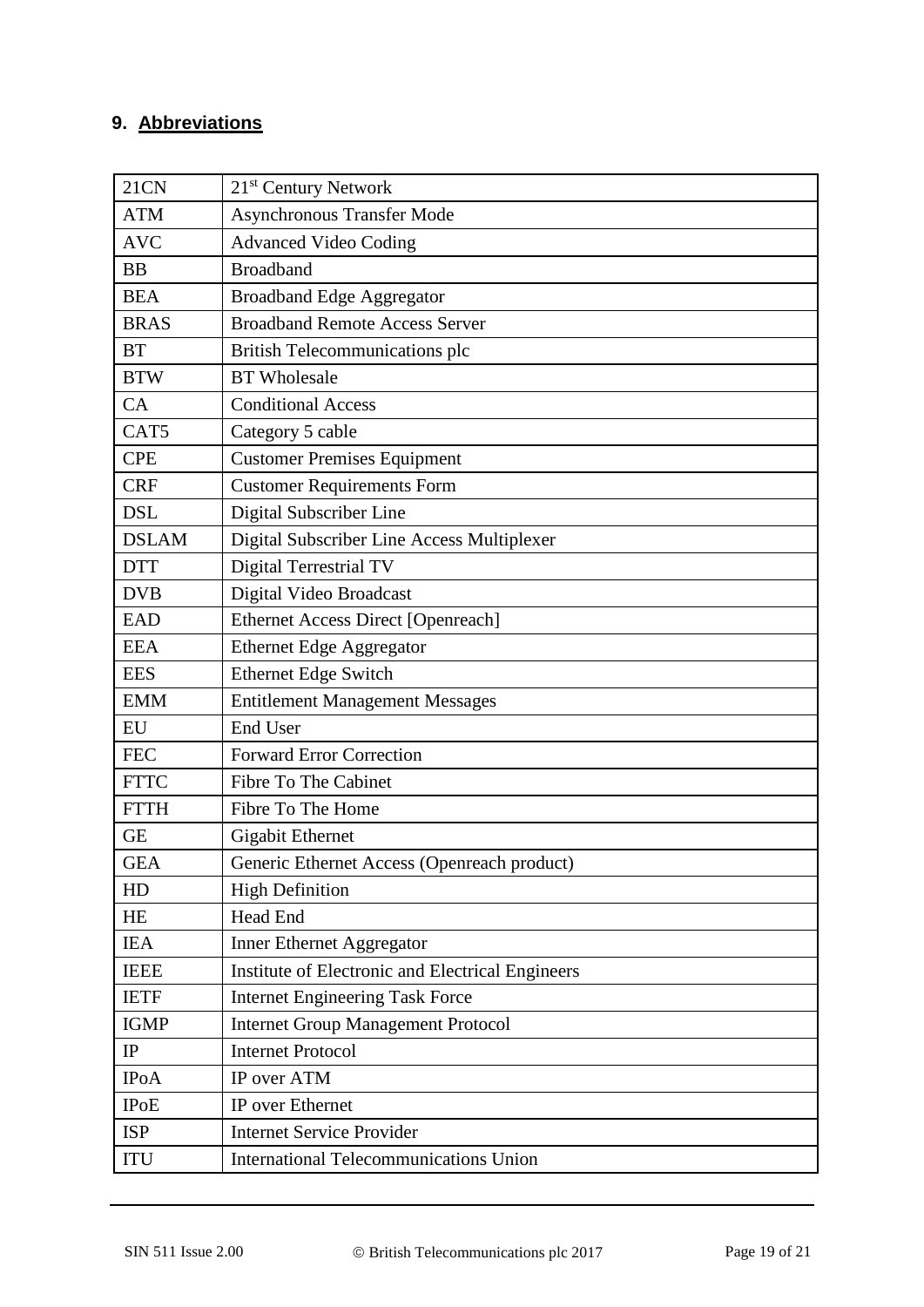| L2S               | Layer 2 switch                                         |  |  |
|-------------------|--------------------------------------------------------|--|--|
| L2TP              | Layer 2 Tunnelling Protocol                            |  |  |
| <b>LFE</b>        | Low Frequency Effects (Channel used in surround sound) |  |  |
| <b>LAC</b>        | <b>L2TP Access Concentrator</b>                        |  |  |
| <b>LNS</b>        | Layer Two Network Server                               |  |  |
| <b>MIP</b>        | <b>Multicast Ingest Point</b>                          |  |  |
| MPEG <sub>2</sub> | Motion Picture Experts Group compression algorithm     |  |  |
| <b>MSAN</b>       | Multi-Service Access Node                              |  |  |
| <b>MSIL</b>       | Multi-Service Interconnect Link                        |  |  |
| <b>OSS</b>        | <b>Operational Support System</b>                      |  |  |
| PON               | Passive Optical Network                                |  |  |
| <b>PPP</b>        | Point-to-Point Protocol                                |  |  |
| <b>PPPOA</b>      | Point-to-Point Protocol over ATM                       |  |  |
| <b>PPPoE</b>      | Point-to-Point Protocol over Ethernet                  |  |  |
| <b>PTA</b>        | Point to Point Termination and Aggregation             |  |  |
| <b>RET</b>        | Retransmission (packet repair)                         |  |  |
| <b>RFC</b>        | <b>Request For Comment</b>                             |  |  |
| <b>RG</b>         | <b>Residential Gateway</b>                             |  |  |
| ${\bf S}$         | Seconds                                                |  |  |
| <b>SD</b>         | <b>Standard Definition</b>                             |  |  |
| <b>SIN</b>        | <b>Supplier Information Note</b>                       |  |  |
| <b>SMPF</b>       | <b>Shared Metallic Path Facility</b>                   |  |  |
| <b>SMPTE</b>      | Society of Motion Picture and Television Engineers     |  |  |
| <b>SPTS</b>       | <b>Single Programme Transport Stream</b>               |  |  |
| <b>STB</b>        | Set Top Box                                            |  |  |
| <b>STIN</b>       | <b>Supplier Trial Information Note</b>                 |  |  |
| TV                | Television                                             |  |  |
| <b>TVC</b>        | <b>TV Connect</b>                                      |  |  |
| <b>UDP</b>        | <b>User Datagram Protocol</b>                          |  |  |
| <b>UHD</b>        | <b>Ultra High Definition</b>                           |  |  |
| <b>VC</b>         | Virtual Circuit                                        |  |  |
| <b>VLAN</b>       | Virtual Local Area Network                             |  |  |
| <b>VP</b>         | Virtual Path                                           |  |  |
| <b>WBC</b>        | <b>Wholesale Broadband Connect</b>                     |  |  |